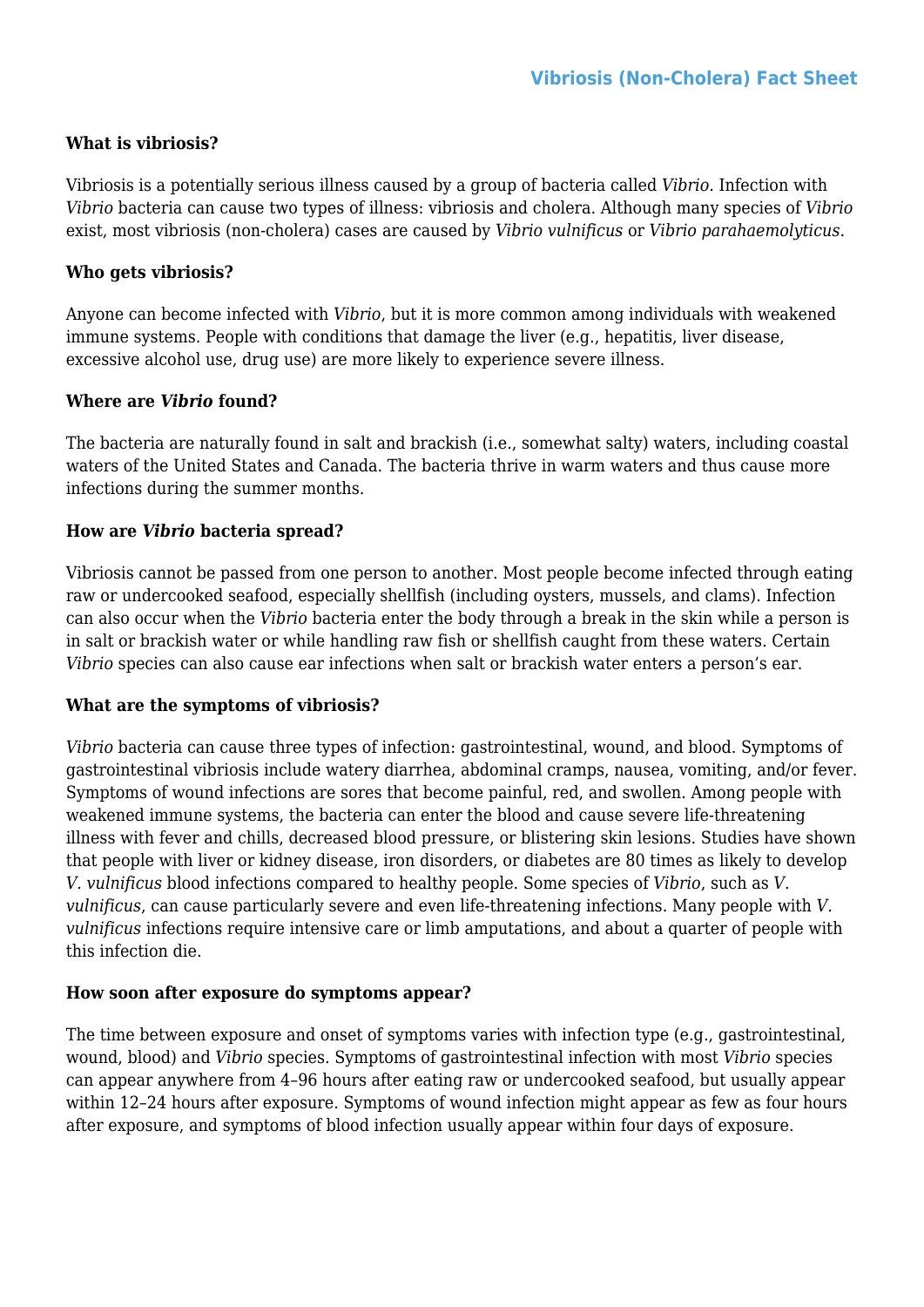# **How is vibriosis diagnosed?**

Vibriosis is diagnosed by laboratory testing of stool, wound, or blood samples.

# **What is the treatment for vibriosis?**

People with diarrhea should drink plenty of fluids to avoid becoming dehydrated. Treatment is not necessary for most cases of vibriosis, and people usually recover with no long-term health problems. If severe infection is suspected, treatment should be started right away because antibiotics improve survival. Antibiotics are generally not recommended for infections with species other than *V. vulnificus*, but can improve survival in severe or prolonged illnesses. Vibriosis wound infections might require rapid medical attention; some wound infections are serious and might require surgery.

## **How can vibriosis be prevented?**

People should not consume raw or undercooked seafood. This is particularly important for those with a weakened immune system or liver disorder because they are at increased risk of developing a severe or fatal infection. Most gastrointestinal infections can be prevented by thoroughly cooking shellfish, especially oysters. When ordering shellfish at a restaurant, ask that the shellfish be fully cooked. For shellfish in the shell, either boil until the shells open and continue boiling for five more minutes or steam until the shells open and then continue cooking for nine more minutes. Do not eat shellfish that does not open during cooking. Boil shucked oysters at least three minutes, or fry them in oil at least three minutes at 375°F. When cooking, make sure that raw foods do not touch cooked foods or surfaces used for cooking and eating. Wear protective clothing (e.g., gloves) when handling raw seafood. Vibrio bacteria do not alter the appearance, taste, or odor of seafood.

To prevent wound infections, it is important to avoid exposing open wounds or cuts to salt or brackish water, especially for those who have a weakened immune system. If you get cut or wounded in the water or if a pre-existing cut or wound is exposed to salt or brackish water, wash the affected area right away with soap and clean water. Antibiotic ointment or hydrogen peroxide can also be used as directed to clean wounds. If the wound shows signs of an infection, such as swelling, warmth, or redness, visit a healthcare provider right away and discuss your exposure to water sources.

### **Can you test for** *Vibrio* **bacteria in waterways?**

Yes, but it is not usually necessary. The bacteria are present naturally in salt and brackish water, especially in warmer months.

# **How can I get more information on vibriosis?**

- If you have concerns about vibriosis, contact your healthcare provider.
- Call your local health department. A directory of local health departments is located at <https://www.vdh.virginia.gov/local-health-districts/>.
- Visit the Centers for Disease Control and Prevention website at <http://www.cdc.gov/vibrio/index.html>.